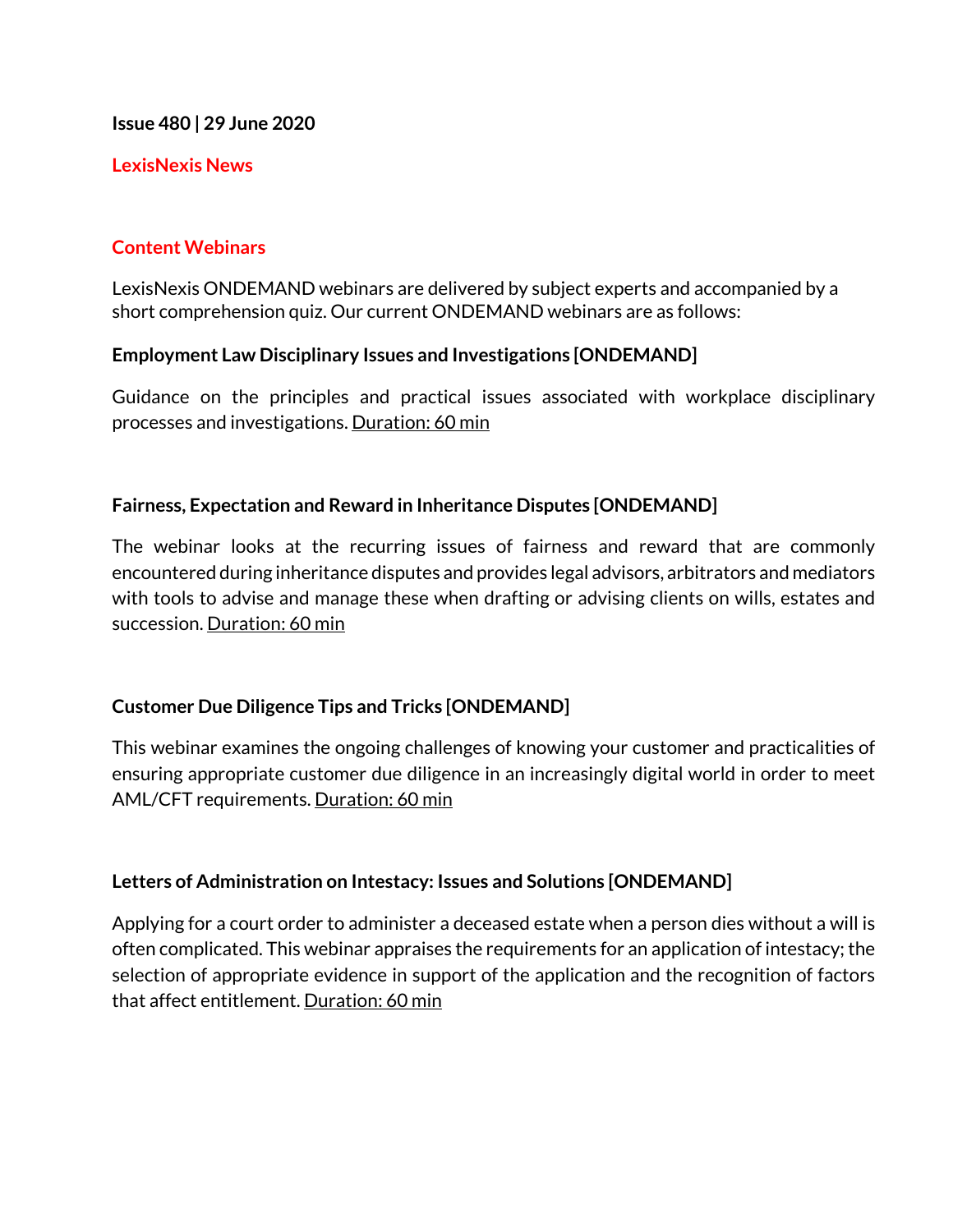# **Letters of Administration with the Will Annexed [ONDEMAND]**

The application process for Letters of Administration with the will annexed differs from probate applications and knowing what matters need to be considered and addressed and supported by evidence, or indeed omitted, when making an application, is not always clear. This webinar provides guidance on recognising the key requirements for the preparation of a valid will and the requirements for making an improperly executed will declared valid. Duration: 60 min

# **Product Support Webinars**

# *Did you know that our LexisNexis training webinars are complimentary and most are CPD compliant?*

## **The Laws of New Zealand Webinar – Monday, 6th of July at 2pm**

The Laws of New Zealand is an encyclopaedic work updated regularly reliably stating the whole of the law of New Zealand – statutory, regulatory and judicial, including extensive crossreferencing to Halsbury's Laws of England and Halsbury's Laws of Australia. Authors of this prestigious work include Judges, academics, and senior members of the profession. The authors give the publication its authority through their specialist and practical knowledge of New Zealand law. Learn about the 150+ titles in LONZ and how to work with these efficiently. Duration: 60 min

# **Lexis Red Webinar – Tuesday, 14th of July at 4pm**

This session shows you how to browse and search your digital versions of key LexisNexis publications. We show you how to quickly find, highlight and annotate content for effective offline use of publications when you are out of the office. Duration: 45 min

## **Employment Webinar – Thursday, 16th of July at 4pm**

This is an overview of LexisNexis employment publications, Mazengarbs and Personal Grievances, the Employment Law Bulletin, NZ Law Journal, Linxplus, Privacy Law and Practice, The Laws of New Zealand Employment titles, including the employment Practical Guidance modules. Use these publications and the Practical Guidance modules, compiled by expert practitioners in their field to enhance your research productivity. View the up-to-date contents, plus various tips for efficient research. Become familiar with constructing search terms and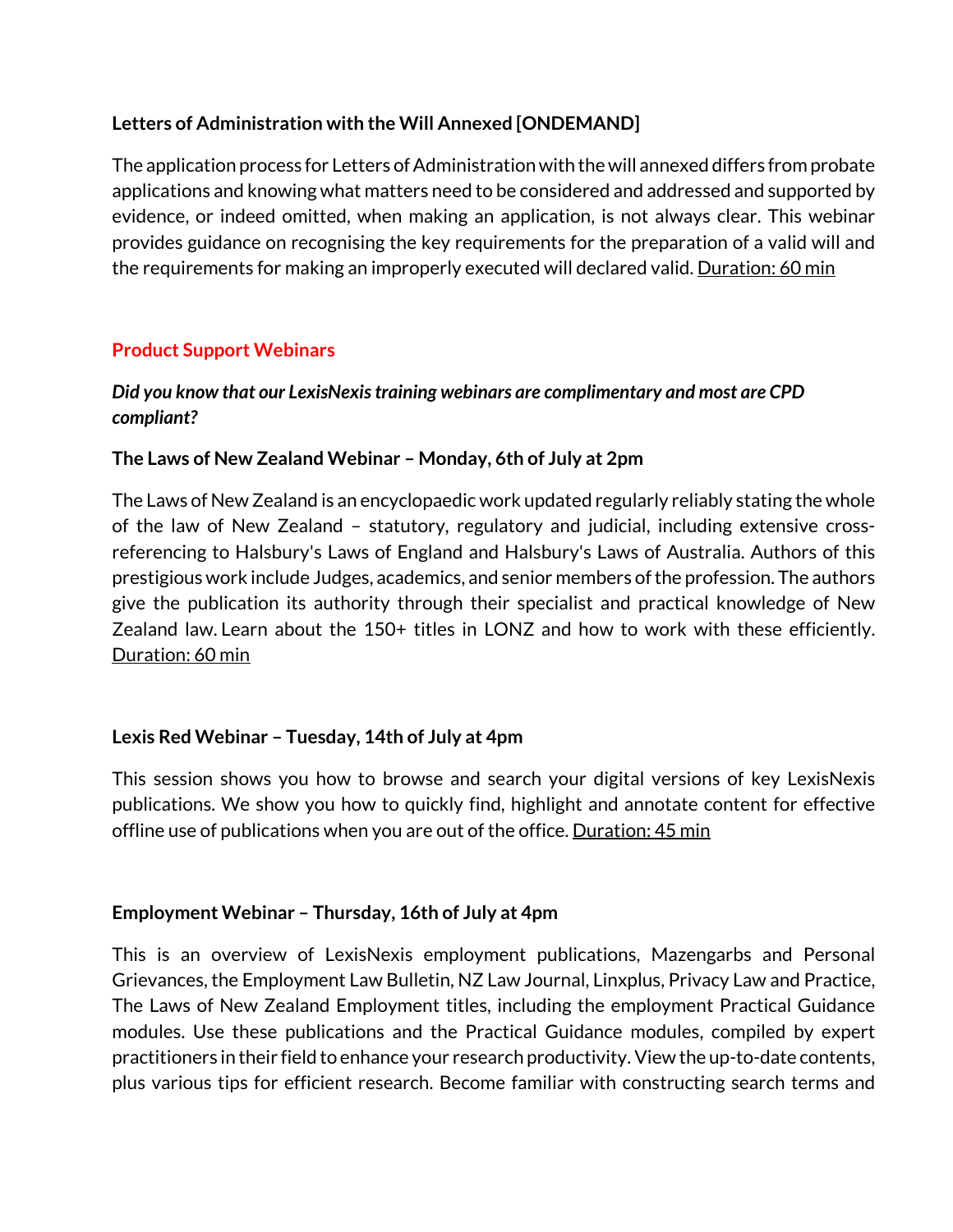using simple filters, setting up alerts along with specific topic search alerts and folders. Duration: 60 min

## **Getting Started with Lexis Draft Webinar – Tuesday, 21st of July at 1pm**

Lexis Draft is a legal drafting solution which contains legal proofreading, editorial review, research and analytical tools for accurate, consistent and efficient drafting. These tools will help reduce professional liability risks whilst improving your competitive advantage through increased productivity. This session uses real life sample drafting documents. Duration: 60 min

## **Getting Started with Lexis Advance Webinar – Tuesday, 21st of July at 3pm**

This session will provide knowledge on the basic features and functionalities of Lexis Advance. Make use of the red search box for general searches and be able to filter and narrow your results. Get familiar in using the alerts, favourites. Utilise the different pods such as your history and publications and the availability of creating your own work folders to organise your research, documents and matter you are working on. Duration: 45 min

# **NZ Bar Webinar – Friday, 24th of July at 10am**

NZBA members—Improve your skills and save time researching with Lexis Advance. In our Barfocused training session, discover how to make the most of the big red search box, filter your search results, create links to your favourite publications, highlight and annotate content, create your own work folders to organise your research. Makes researching easy for you. Duration: 60 min

## **CaseBase & LexCite on Lexis Advance Webinar – Tuesday, 28th of July at 1pm**

This session will focus on how CaseBase and LexCite work on Lexis Advance. Both of these provide valuable insights into the material on Lexis Advance that relates to the primary law you are investigating. Learn how to access this information with ease, saving time and maximising research efficiency. Duration: 60 min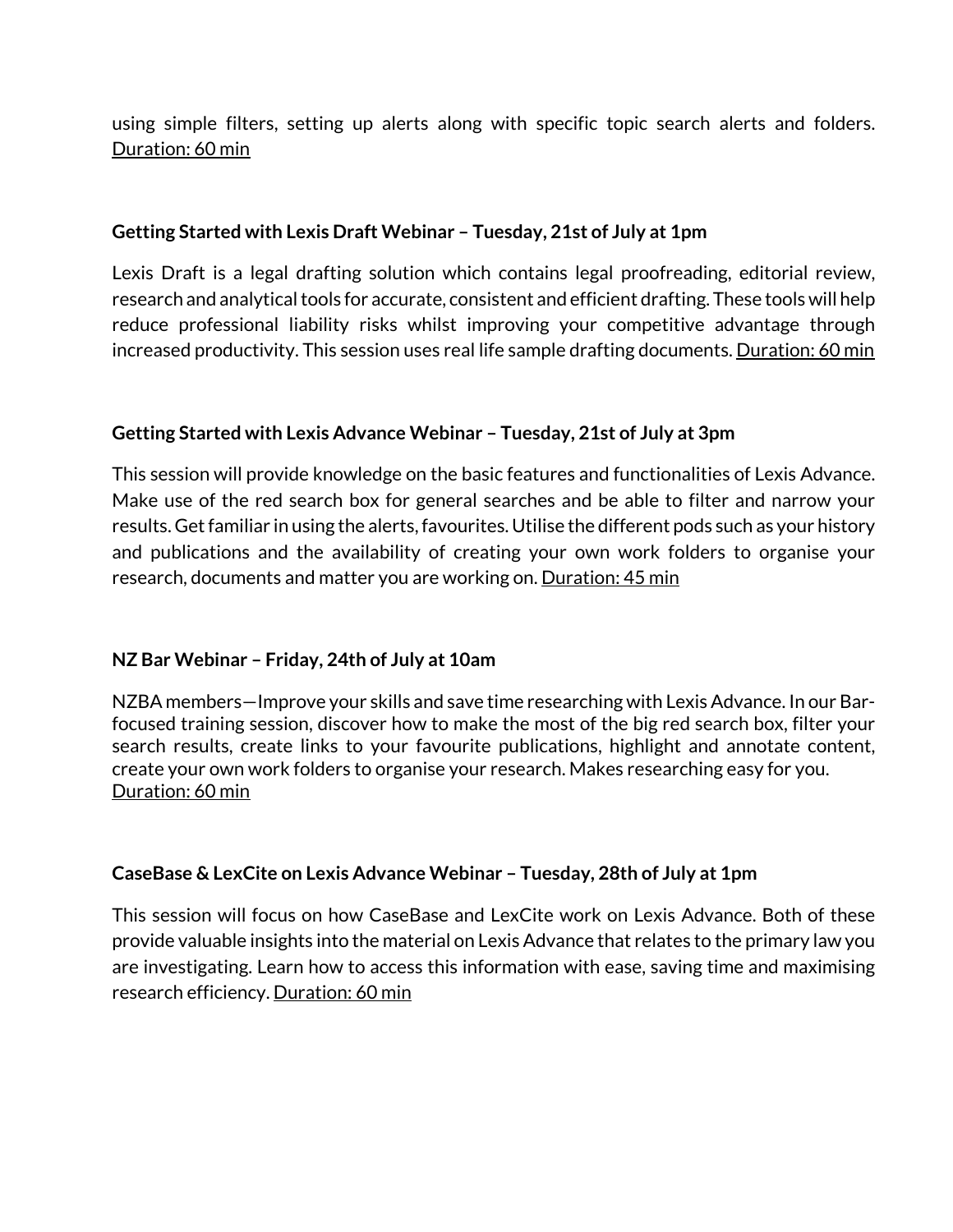# **General Lexis Advance Webinar – Thursday, 30th of July at 4pm**

In this session, you'll learn how to maximise your efficiency using Lexis Advance, allowing you more time for further legal research and activities. View the extensive legal resources you have on-line, how to filter search results, create links to your favourites publications, learn how to annotate and put leading content into your own work folders for easy access of research materials. We will discuss time saving methods on how to conduct searches to customize your publications pod and find favourites, ensuring that the platform is working for your research needs. Duration: 60 min

# **Criminal**

# **Abbott and Thompson District Courts Practice (Criminal)**

Service 92 is now available online.

This service provides legislative updates to the Search and Surveillance Act 2012. Commentary has been updated to the Search and Surveillance Act 2012 and Criminal Procedure Act 2011.

## **Becroft and Hall's Transport Law**

Service 202 is now available online.

Commentary has been updated to the Land Transport Act 1998, Search and Surveillance Act 2012, Bill of Rights Act 1990, Sentencing Principles and Practice, and Traffic Court Practice and Procedure.

## **Hall's Sentencing**

Service 175 is now available online.

Commentary has been updated to the Introduction: Principles of Sentencing, Sentencing Act 2002, Parole Act 2002, Criminal Procedure Act 2011, Child Protection (Child Sex Offender Government Agency Registration) Act 2016, Appendix I – The Sentencing Process, Appendix II – Appeals Against Sentence, Appeals III – Proceeds of Crime, Appendix VI – Bail, Appendix VII – Traffic Offences and Appendix IX – Sentencing Levels.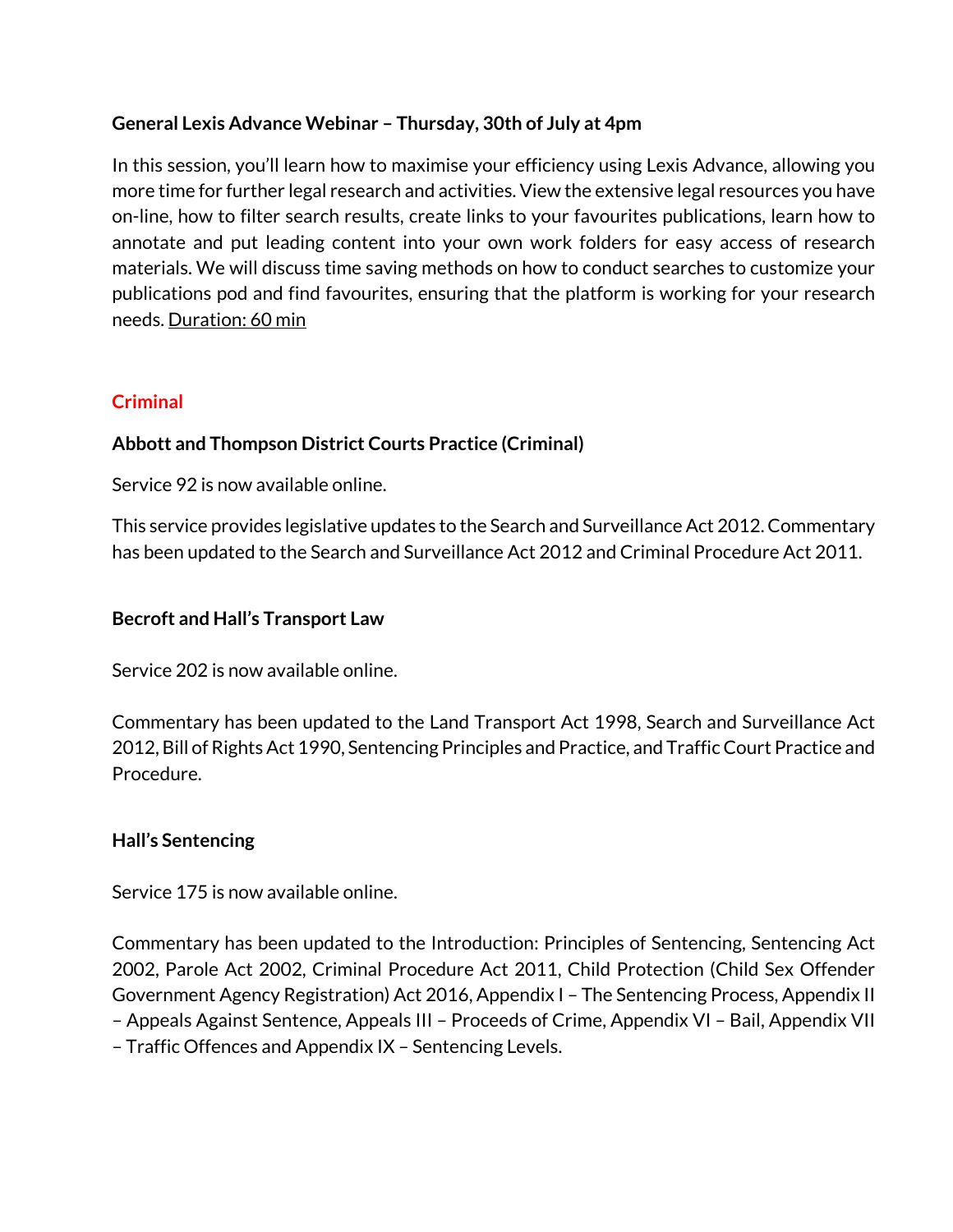### **Employment**

#### **Personal Grievances**

Service 80 is now available online.

This service includes updates to chapters on Unjustifiable dismissal, Procedural fairness, Grounds for dismissal, Unjustifiable disadvantageous action, Discrimination and Remedies.

#### **Practical Guidance: Employment Law**

Latest legal update

Bidfood investigated for potentially breaching wage subsidy terms

#### **Practical Guidance: Employment Law for Employers**

Latest legal update

Countdown giving staff stake in company

## **Family**

## **Practical Guidance: Family**

Latest legal updates

Court of Appeal granted \$700,000 to ex-wife to fight multimillion-dollar divorce case Man abuses role as power of attorney by taking \$41,000 from mother with dementia Supreme Court dismissed ex-husband's appeal to recoup \$250,000 gift from former wife Family Court (Emergency) Amendment Rules 2020 enable electronic filing Court of Appeal ruling on child abduction leads to procedural change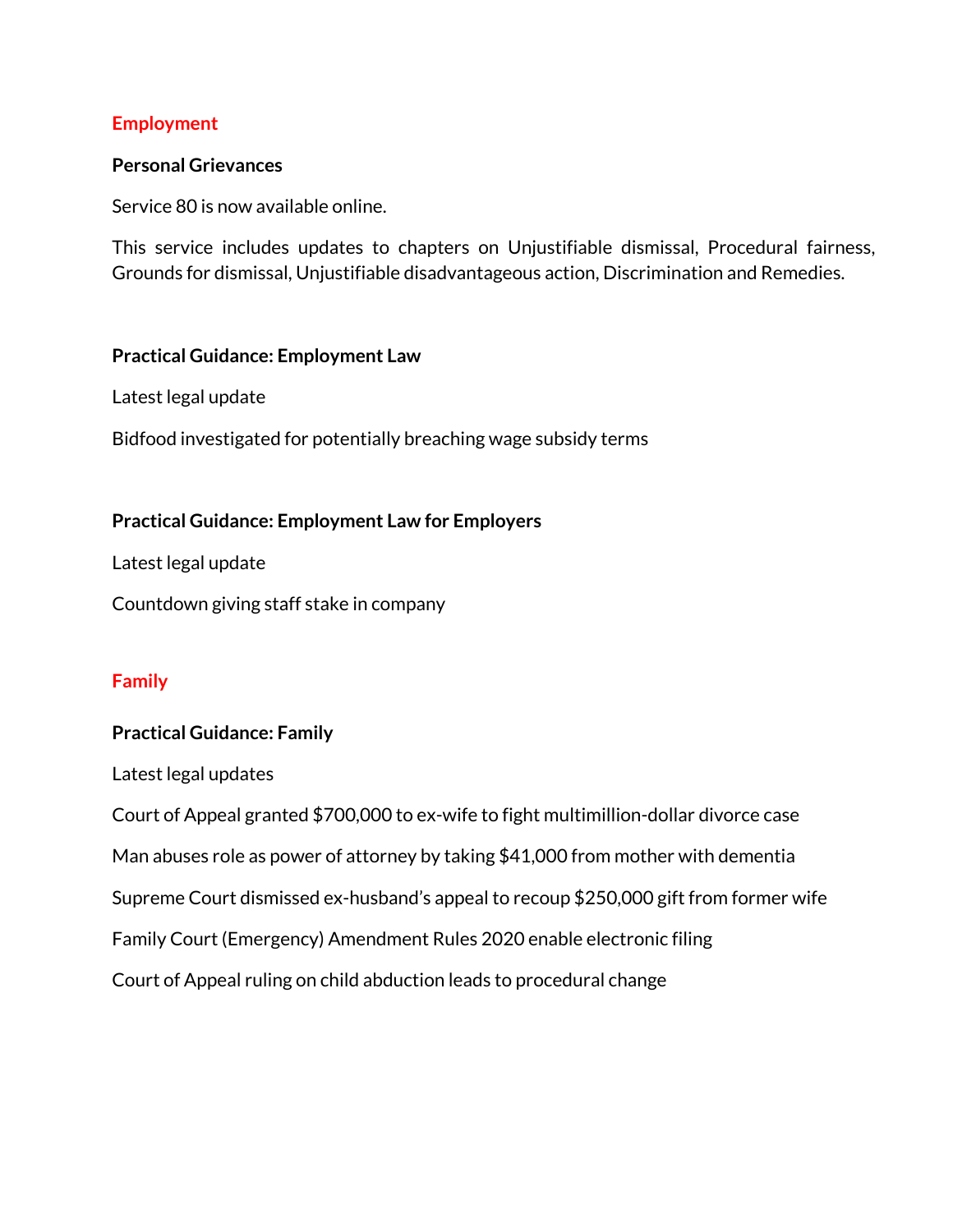**Textbook** *Family Law Policy in New Zealand***, 5th edition** Mark Henaghan & Bill Atkin RRP\*incl GST: \$160.00 ISBN: 9780947514969 (book) Publication date: March 2020

## **International Law**

**Textbooks** *Public International Law: A New Zealand Perspective*  Alberto Costi (editor) RRP\*incl GST: \$220.00 ISBN: 9781877511042 (book) Publication date: March 2020

# *The Conflict of Laws in New Zealand*

Maria Hook & Jack Wass RRP\*incl GST: \$200.00 \$180.00 (pre-order price) ISBN: 9780947514112 (book) Publication date: July 2020

## **Laws of New Zealand**

## **Service 95 (updated to 13 January 2020) is now available online.**

Service 95 features significant updates to:

- the "Companies" title as a result of the Companies (Clarification of Dividend Rules in Companies) Amendment Act 2019, which came into force on 17 November 2019;

- the "Agriculture" and "Animals" titles as a result of the National Animal Identification and Tracing Amendment Act 2019, which came into force on 14 December 2019;

-the "Animals" title as a result of the Dog Control (Category 1 Offences) Amendment Act 2019, which came into force on 14 December 2019;

- the "Building and Construction" title as a result of the Building Amendment Act 2019, which came into force on 17 December 2019;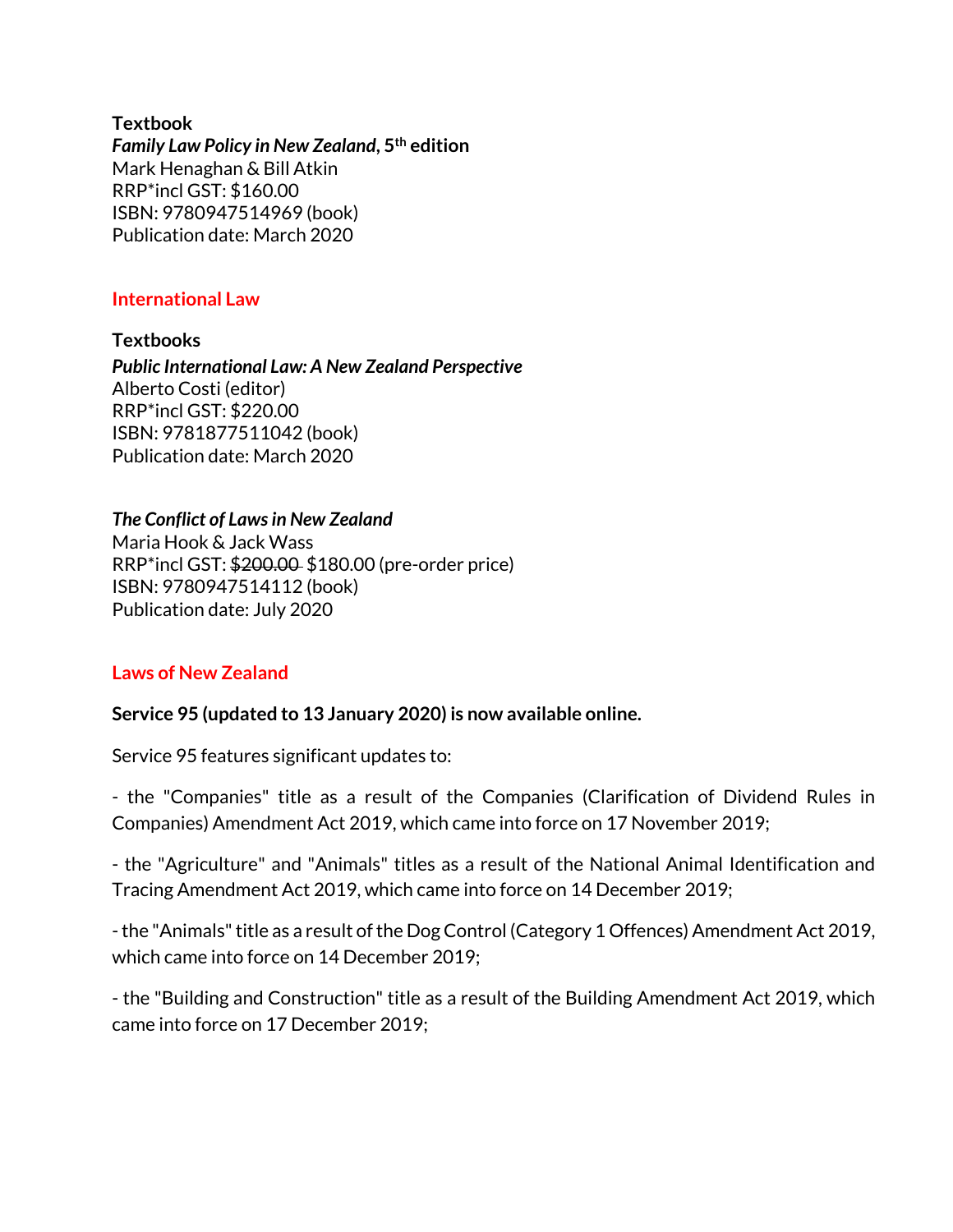-the "Consumer Credit", "Consumer Protection", and "Mortgages" titles as result of the Credit Contract Legislation Amendment Act 2019, of which ss 16(1), 17(1), 18(1), 19, 22, 23, 28, 30 to 32, 34(2), 35, 38, 41 to 43, 46, 52, 53, and 54 came into force on 20 December 2019;

-the "Education" title, as a result of the Education (Pastoral Care) Amendment Act 2019, which came into force on 19 December 2019;

- the "Elections" title, as a result of the Referendums Framework Act 2019, which came into force on 7 December 2019, and the Electoral Amendment Act 2019, most of which came into force on 1 January 2020;

- the "Prisons and Enforcement of Sentences" title, as a result of the provisions of the Corrections Amendment Act 2019 that came into force on 29 October 2019; and

- the "Public Safety" title as a result of the Terrorism Suppression (Control Orders) Act 2019, which came into force on 20 December 2019.

# **Stop Press has been updated to include a summary of the following decisions of the Supreme Court and Court of Appeal:**

- *Minister of Justice v Kim* [2020] NZSC 18;
- *Lodge Real Estate Ltd v Commerce Commission* [2020] NZSC 25; and
- *Trans-Tasman Resources Ltd v Taranaki-Whanganui Conservation Board* [2020] NZCA 86.

A summary of these decisions in Stop Press is now available online.

## **Property**

## **Hinde McMorland & Sim Land Law in New Zealand**

Service 78 — June 2020 is now available online.

This service includes updates to chapters on Caveats, Leasehold Estates, Residential Tenancies (including special provisions during COVID-19), Easements, Covenants and Licences, as well as the COVID-19 Response (Further Management Measures) Legislation Act 2020 amendments to the Property Law Act 2007.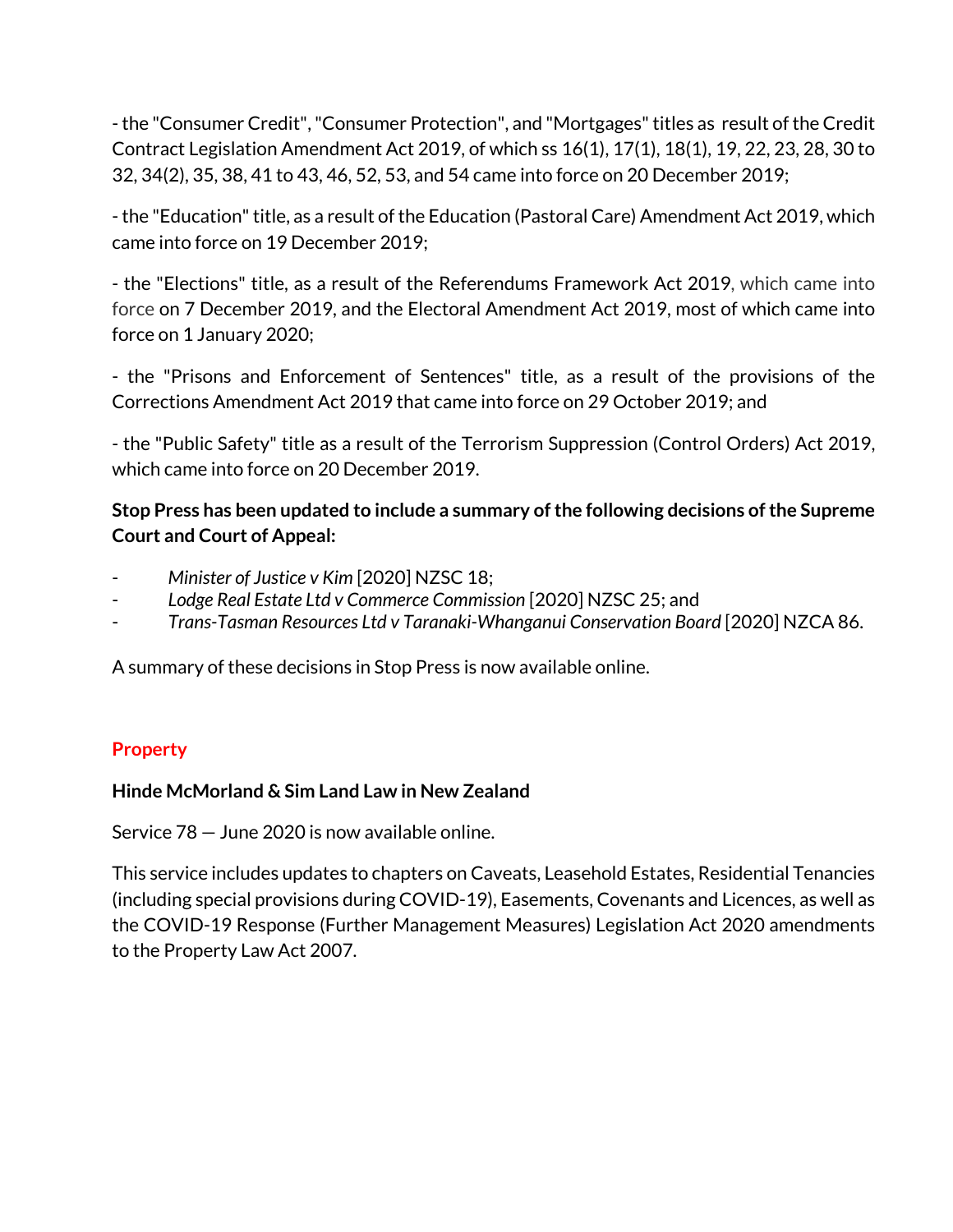#### **Butterworths Conveyancing Bulletin**

Volume 19 issue 4 is now available online.

In this issue, *Don McMorland* offers a detailed look at the amendments made in the 10th ed (2) of the REINZ-ADLS sale and purchase form. The issue also includes comment on key cases in the areas of Landlord and tenant and Division of land.

#### **Practical Guidance: Property**

Latest Legal Update

Government announces rent relief for some affected tenants — Bell Gully

#### **Textbook**

*Principles of Land Law in New Zealand***, 3rd edition** Don McMorland RRP\*incl GST: \$220.00 ISBN: 9781988546230 Publication date: June 2020

## **Resource Management**

**Textbook** *Environmental and Resource Management Law,* **7th edition** Derek Nolan (editor) RRP\*incl GST: \$220.00 \$198.00 (pre-order price) ISBN: 9781988546247 Publication date: July 2020

## **Succession**

#### **Practical Guidance: Succession**

Latest legal updates

Dispute over multimillion-dollar Christchurch estate

Farming estate case being appealed to Court of Appeal

High Court dismissed claim of niece over family beach house owned by Lotto winning uncle